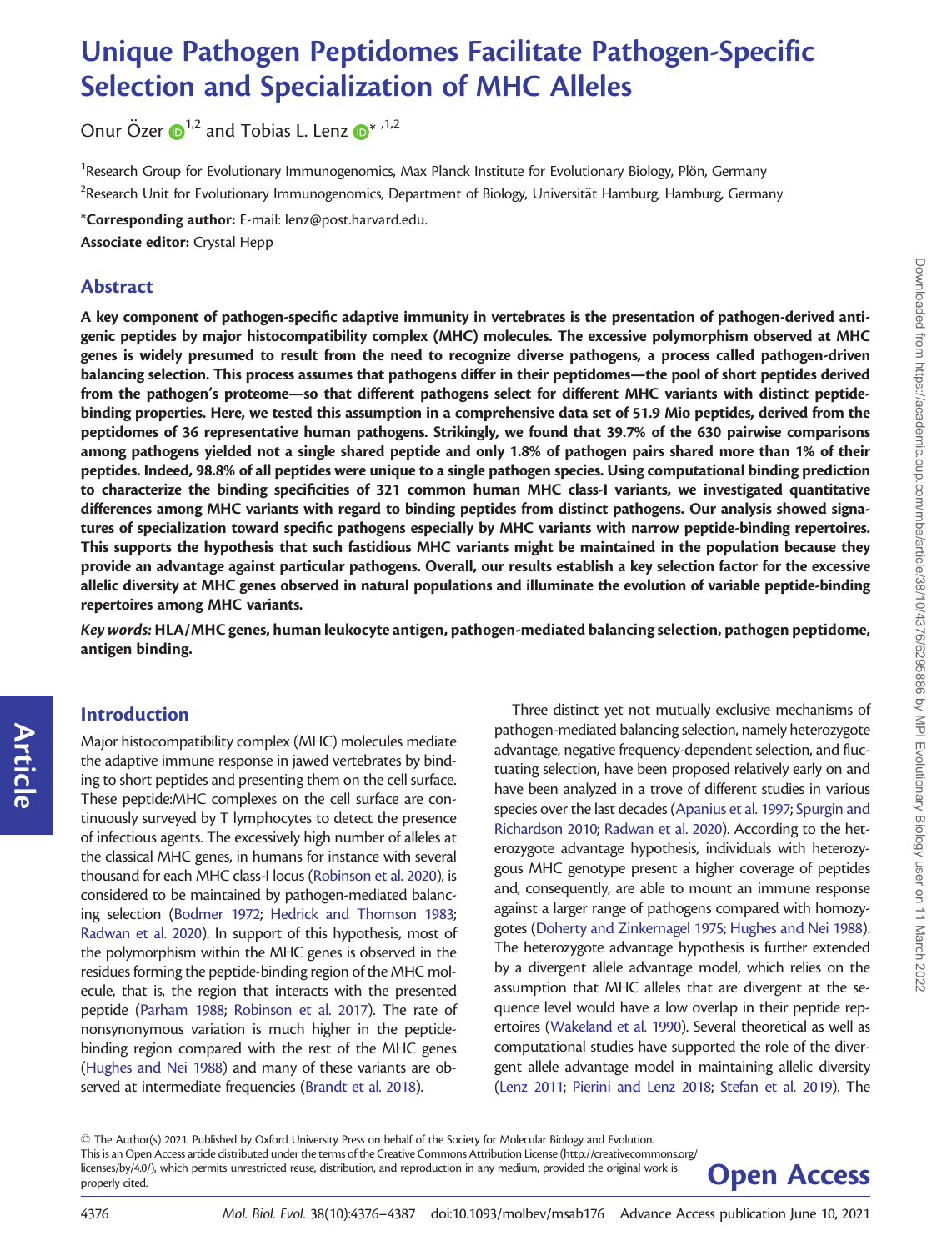negative frequency-dependent selection hypothesis assumes that most of the pathogens evolve much faster than their hosts and adapt to evade recognition by the most common MHC alleles ([Bodmer 1972](#page-9-0)). Such adaptation provides a selective advantage to rare or novel MHC alleles and leads to cyclic fluctuations in allele frequencies [\(Ejsmond and Radwan](#page-10-0) [2015;](#page-10-0) [Lenz 2018;](#page-10-0) [Phillips et al. 2018](#page-10-0)). Finally, fluctuating selection on distinct MHC alleles is expected if the prevalence or selection pressure of pathogens changes over time or across geographical locations ([Hedrick 2002](#page-10-0); [Dunn et al. 2010;](#page-10-0) [dos](#page-10-0) [Santos Francisco et al. 2015\)](#page-10-0). All three mechanisms are based on two main assumptions: 1) that each pathogen challenges the MHC-based immune system in a different way, and 2) that MHC variants differ in the repertoire of presented peptides (from here on, the term 'variant' refers to distinct MHC/ HLA molecule variants, encoded by distinct classical HLA alleles at  $2^{nd}$ -field resolution).

The first assumption, that each pathogen challenges the adaptive immune system in a novel way, assumes that pathogens exhibit distinct antigenic peptide composition ([fig. 1](#page-2-0)). Although the extent of antigenic diversity among pathogens is crucial for our understanding of the evolution of MHC genes, it has been analyzed only in few studies with a limited number of pathogen species, and mainly in the context of self/nonself overlap of peptides ([Burroughs et al.](#page-9-0) [2004;](#page-9-0) [Calis et al. 2012\)](#page-9-0). So, although this first assumption appears widely accepted, systematic empirical evidence supporting this assumption is still lacking. The second assumption, that MHC variants differ in their repertoire of presented peptides, is empirically well supported [\(Sidney](#page-11-0) [et al. 2008;](#page-11-0) [Schellens et al. 2015;](#page-11-0) [Pierini and Lenz 2018](#page-10-0)) and so is the fact that different MHC variants are associated with different infectious diseases [\(Trowsdale 2011;](#page-11-0) [Tian et](#page-11-0) [al. 2017;](#page-11-0) [Sanchez-Mazas 2020\)](#page-10-0). However, how exactly the variant-specific peptide repertoire leads to the variant's effect on disease risk is still a matter of intense research ([Radwan et al. 2020\)](#page-10-0). In fact, the differential ability of MHC variants to trigger an immune response against specific pathogens can be determined by both quantitative (binding many or few peptides of a given peptide pool) and qualitative (binding or not binding of specific peptides) differences among variants. [Croft et al. \(2019\)](#page-9-0) have shown that up to 80% of viral peptides that are presented on MHC class-I molecules can be immunogenic in mice. This suggests that selection might act more on quantitative differences among MHC variants, that is, binding more peptides from a specific pathogen is advantageous. In line with that idea, [Arora et al. \(2020\)](#page-9-0) have shown that in HIVinfected individuals, the viral load is negatively correlated with the number of HIV peptides that are predicted to be presented by an individual's HLA-B variants. On the other hand, they also showed that the presence of a specific HLA-B variant (B\*57:01) alone provided a stronger protective effect than the protective effect achieved by merely binding many peptides per se ([Arora et al. 2019\)](#page-9-0). Indeed, several studies report that HLA-B restricted T-cell responses in HIV-1 infected individuals with slow disease progression tend to target conserved regions of the HIV-1 [\(Gillespie et al. 2006;](#page-10-0)

[Costa et al. 2010](#page-9-0); [Kunwar et al. 2013](#page-10-0)). Similar observations on other pathogens such as hepatitis C virus ([Rao et al.](#page-10-0) [2015\)](#page-10-0) or influenza [\(Eickhoff et al. 2019\)](#page-10-0) indicate that not only the quantity but also the quality of peptides presented on MHC molecules affects disease outcome. It thus remains an open question how quantitative and qualitative differences in peptide binding among MHC variants contribute to their disease association, and thus to which extent each of these properties are the target of pathogen-mediated selection.

Intriguingly, recent studies have revealed that there is indeed substantial quantitative variation in the size of the bound peptide repertoire (i.e., total number of bound peptides, hereafter referred to as "promiscuity") among MHC variants ([Paul et al. 2013;](#page-10-0) [Chappell et al. 2015\)](#page-9-0). Along this promiscuity scale, promiscuous MHC variants bind a wide range of peptides, whereas fastidious variants are much more stringent in peptide binding and exhibit narrow repertoires. [Manczinger et al. \(2019\)](#page-10-0) showed that the frequency of promiscuous MHC class-II variants is positively correlated with the pathogen-richness across countries, possibly because more promiscuous MHC variants provide an advantage by facilitating recognition of more pathogens. However, it is yet to be determined how fastidious MHC variants, which present a smaller peptide repertoire, are maintained in populations. One intriguing hypothesis, proposed by [Kaufman \(2018\)](#page-10-0), postulates that fastidious variants may have a selective advantage if they are specialized against particular pathogens, especially if the immunodominant peptides are highly conserved [\(Schneidewind et al.](#page-11-0) [2007;](#page-11-0) [Miura et al. 2009](#page-10-0)). Previous studies focusing on modeling approaches have shown that such specialization against specific pathogens may contribute to maintenance of high polymorphism at the MHC locus ([Hedrick 2002\)](#page-10-0). Although the number of experimental assays investigating peptide-MHC interactions increased rapidly in the last years [\(Vita et al. 2019\)](#page-11-0), most of the empirical evidence is still focused on a few very common MHC variants and specific pathogen proteins. Therefore, it remains challenging to empirically test hypotheses on MHC specialization across a wide range of variants and pathogens. Computational approaches for the prediction of peptide-binding by MHC variants fill this gap to some extent [\(Peters et al. 2020](#page-10-0)). In fact, recent advances in prediction algorithms allow relatively accurate characterization of binding specificities even for MHC variants for which there is no empirical data available [\(Reynisson et al. 2020\)](#page-10-0).

Here, we analyzed the potential antigenic diversity of 36 representative human pathogens and show that each pathogen harbors a distinct peptide pool, with only few peptides shared among pathogens. We then investigated how this antigenic diversity is reflected in the peptide-binding properties among human MHC variants. We characterized the variant-specific repertoire of bound peptides for a set of 321 common HLA class-I variants using computational binding prediction. Our results revealed an extensive variation in peptide-binding promiscuity among MHC variants as well as signatures of specialization mainly for fastidious variants.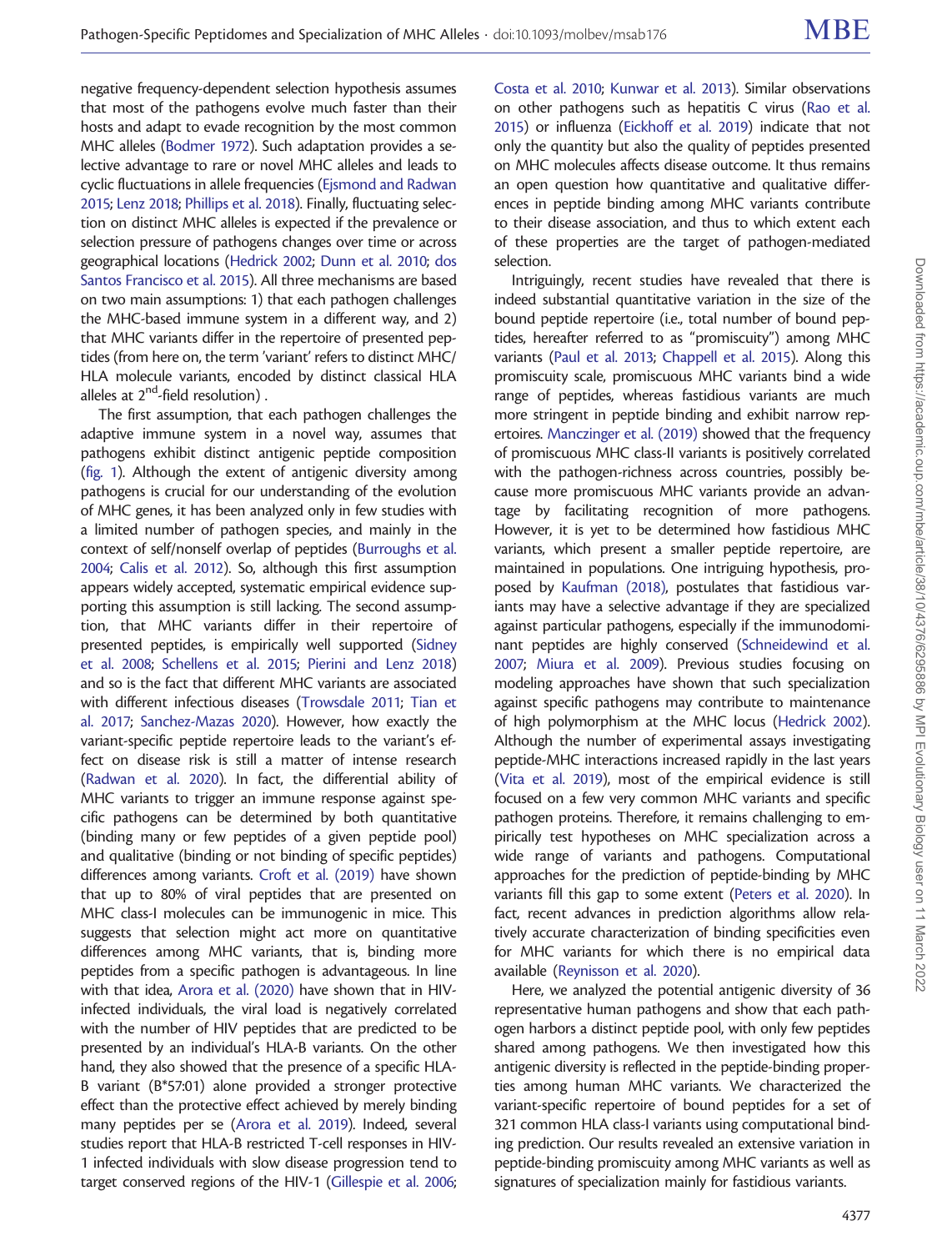<span id="page-2-0"></span>

FIG. 1. Conceptual representation of selection of different MHC variants depending on the peptidome compositions of pathogens. Empty circles represent peptidomes of three different pathogens, whereas orange icons represent representative antigens. If peptide sharing among pathogens is extensive (A), a single MHC variant would be enough to mount an immune response against all pathogens. If the peptide sharing among pathogens is very low (B), different MHC variants would be required for effective overall pathogen control.

#### Results

#### Human Pathogen Peptidome

Complete proteomes of a representative set of diverse human pathogen species, including viruses  $(N = 10)$ , bacteria  $(N = 19)$ , and eukaryotic parasites  $(N = 7)$ , supplementary table S1, Supplementary Material online) were divided into all possible nine amino acid long peptides, shortly nine-mers, by employing a sliding window approach with a step size of one amino acid, resulting in 51,861,826 nine-mers reflecting a broad representation of the human pathogen peptidome. The number of peptides per pathogen species ranged from 1,760 to 11,405,499 (median: 546,629.5, supplementary table S1, Supplementary Material online). Of all the nine-mers, 98.8% were unique to the given pathogen from which they originated, thus only 1.2% were shared among two or more pathogens (fig. 2A). Pairwise comparisons of peptide sharing among pathogens revealed that pathogens on average shared only a tiny fraction of their peptides (median: 0.005%; range: 0–8.8%), with 39.7% of the 630 pathogen pairs showing no shared peptide at all and only 11 pairs (1.8%) sharing more than 1% of their peptides (fig. 2B). For some pathogens with large peptidome sizes, this can amount to large absolute numbers of peptides (supplementary fig. S1, Supplementary Material online), even though it remains negligible in relative terms. In a subset of bacterial ( $N = 14$ ) and eukaryotic ( $N = 2$ ) pathogens, for which evolutionary divergence information was available (supplementary table S1, Supplementary Material online), peptide sharing was found to be negatively correlated with the evolutionary distance between pathogens (Kendall's tau  $= -0.7$ , P  $<$  0.001) (fig. 2C), suggesting a dominant role for sequence homology based on phylogenetic relatedness as a major determinant of peptide sharing.

#### Peptide-Binding Promiscuity of HLA Variants

Having established that each pathogen is likely to challenge the adaptive immune system with a distinct set of peptides



A

peptidome. The pie chart represents the proportions of shared  $(N = 615,904)$  and unique  $(N = 51,861,826)$  nine-mer peptides, whereas the bar chart shows the extent of sharing across pathogen species for all shared peptides. (B) Distribution of the pairwise peptide sharing among all pathogens ( $N = 36$ ). The fraction of shared peptides out of all peptides bound by either pathogen is shown for all pathogen pairs ( $N = 630$ ). (C) Pairwise peptide sharing among a subset of pathogens ( $N = 16$ ) decreases with increased evolutionary distance. Evolutionary distance between pairs of pathogens was calculated as tip-to-tip distances within the tree of life. See supplementary table S1, Supplementary Material online, for organisms used in the analysis.

(fig. 1B), we next sought to investigate whether and how HLA molecules have adapted to this extreme peptidome diversity. Here, we use the term "HLA variant" to denote distinct variants of the classical HLA molecules that are encoded by a distinct HLA allele at second field resolution. In other words,

Number 600000

 $\Omega$ 400000

shared 300000 200000

peptides

B

C

 $\overline{4}$ 

 $5+$ 

500000

100000

 $\overline{0}$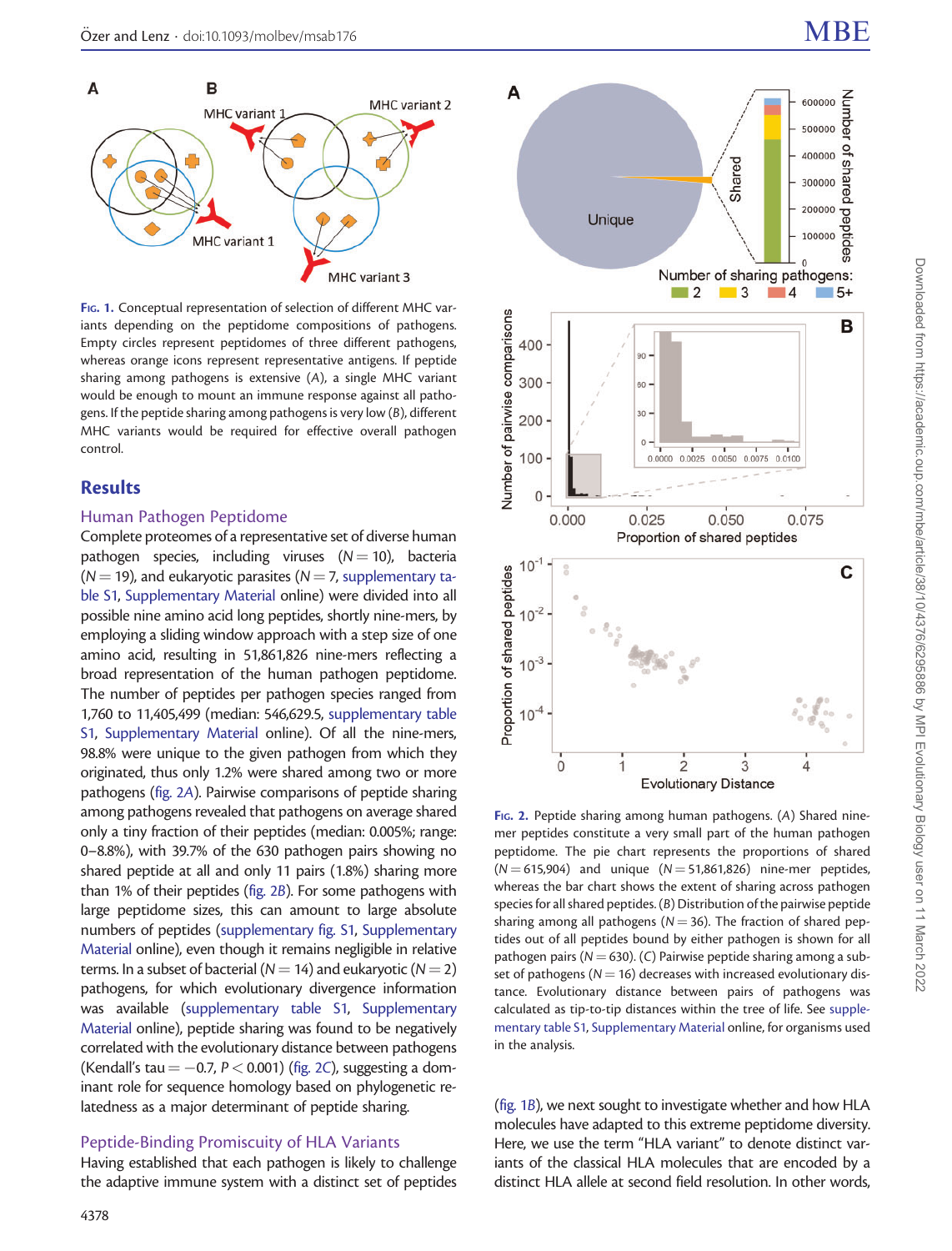each HLA variant corresponds to an HLA molecule with a distinct amino acid sequence. Prior studies have shown that the peptide-binding promiscuity (i.e., size of the repertoire of bound peptides) varies markedly among HLA variants [\(Paul](#page-10-0) [et al. 2013](#page-10-0); [Chappell et al. 2015](#page-9-0)), raising the question of how HLA alleles that encode molecule variants that bind only few peptides are maintained in the population. [Kaufman \(2018\)](#page-10-0) suggested that such fastidious HLA variants might provide an advantage through specialization toward particular pathogens. In the light of the distinct pathogen peptidomes shown above, this possibility appears plausible.

In order to investigate this hypothesis in more detail, comprehensive data about the peptide repertoires of a large number of different HLA variants are required. The optimal data for such an analysis would be derived from in vitro HLA:peptide binding or peptide elution assays, but such empirical data are so far only available for a very limited set of nonrandomly selected HLA variants and peptide repertoires. Another possibility for approaching the variation in peptidebinding promiscuity is to utilize computational peptide-binding prediction algorithms. These machine-learning algorithms are developed in the context of vaccine development and cancer immunotherapy and have been improved in accuracy over the past decade ([Schirle et al. 2001;](#page-11-0) [Paul et al. 2020\)](#page-10-0). They are now well established and used in a wide range of contexts, including evolutionary genetic studies of the MHC [\(Lenz](#page-10-0) [2011;](#page-10-0) [Buhler et al. 2016](#page-9-0); [Pierini and Lenz 2018](#page-10-0); [Manczinger](#page-10-0) [et al. 2019](#page-10-0); [Arora et al. 2020](#page-9-0)). These algorithms are still imperfect in accurately predicting the antigenicity of specific peptides, however, they perform relatively well in predicting overall repertoires of bound peptides for a given HLA variant ([Paul et al. 2020](#page-10-0)). For the present analysis of variant-specific overall peptide repertoire sizes, we focus on HLA class I variants, because their binding motifs are more clearly defined and computational binding prediction is considered to be more accurate for HLA class I [\(Reynisson et al. 2020](#page-10-0)). We thus rely on one of the most established HLA:peptide-binding prediction algorithm in order to study all classical HLA class-I alleles that are classified as "common" in the CIWD alleles catalogue [\(Hurley et al. 2020\)](#page-10-0). Binding affinities between all unique nine-mer peptides and the selected HLA class-I variants were computationally predicted. Promiscuity of an HLA variant was defined as the fraction of peptides bound by the variant (with an affinity below a defined threshold) out of the complete set of unique peptides ( $n = 51,861,826$  nine-mers). Promiscuity values were highly correlated between 50 nM (strong binders) and 500 nM (strong and weak binders) thresholds (Kendall's tau = 0.82,  $P < 0.001$ ). Therefore, for the rest of the analysis, a threshold of 500 nM was used. Variants having the exact same binding prediction results and the same first field number as another variant with a lower second field number (representing highly related alleles with negligible sequence difference) were removed, resulting in 82 HLA-A, 180 HLA-B, and 59 HLA-C variants for subsequent analyses. The correspondence between the computational and experimental promiscuity values was tested for a subset of HLA-A ( $N = 19$ ) and HLA-B ( $N = 15$ ) variants, for which experimental data were available from the IEDB

database ([Vita et al. 2019](#page-11-0)). A moderate correlation was observed for both HLA-A (Kendall's tau  $= 0.51$ ,  $P = 0.002$ ) and HLA-B variants, although the latter was not statistically significant (Kendall's tau = 0.37,  $P = 0.054$ , supplementary fig. S2, Supplementary Material online), possibly owing to the small number of variants and the limited and nonrandom collection of peptides in the IEDB data.

Using the newly obtained information of predicted HLA variant-specific peptide binding, we first reanalyzed the sharing of peptides among pathogens. Peptides that were predicted to be bound by the same set of HLA variants (out of all HLA variants) were merged so that each merged peptide group represents all peptides that are equivalent from the HLA perspective (see Materials and Methods). Peptide sharing based on the merged peptide groups ( $N = 4,157,475$ ) showed that still 85.6% of groups were unique to a specific pathogen, with the rest shared by two or more pathogens (supplementary fig. S3, Supplementary Material online).

We then used the HLA:peptide binding data to investigate the variation in peptide repertoire sizes (i.e., promiscuity) among HLA class I variants. Promiscuity of individual HLA variants varied greatly within and between loci (supplementary fig. S4, Supplementary Material online). Although both promiscuous (i.e., with large peptide repertoire) and fastidious (i.e., with small peptide repertoire) variants are observed at all loci, HLA-B and HLA-C variants appear to have narrower peptide repertoires when compared with the HLA-A variants (pairwise Wilcoxon rank sum test, HLA-A and HLA-B:  $P < 0.001$ , HLA-A and HLA-C:  $P = 0.005$ ). The difference in promiscuity between HLA-A and HLA-B variants was confirmed by two experimental data sets, the IEDB data set (Wilcoxon rank sum test,  $P = 0.026$ ) and a data set curated by [Abelin et al. \(2017\)](#page-9-0) (Wilcoxon rank sum test,  $P = 0.02$ ). Analysis of promiscuity in a phylogenetic context showed that large differences in the peptide repertoire size of HLA variants can evolve quickly within all loci as closely related variants can differ markedly in promiscuity (supplementary fig. S5, Supplementary Material online).

#### Specialization of HLA Variants in Peptide Binding

The observed large differences in promiscuity among HLA class-I variants confirmed previous empirical studies on more limited sets of variants [\(Paul et al. 2013](#page-10-0); [Chappell et](#page-9-0) [al. 2015\)](#page-9-0). However, this observation raises the question of whether the variation in promiscuity is a random byproduct of sequence evolution of the underlying HLA alleles, and also emphasizes the puzzle how fastidious variants are maintained in the population. According to the hypothesis by Jim Kaufman [\(Chappell et al. 2015](#page-9-0); [Kaufman 2018](#page-10-0)), promiscuous variants might act as generalists, providing protection from a large set of common pathogens, whereas fastidious variants may be specialized against one or few pathogens. Specialization may confer a selective advantage to fastidious variants especially in times of outbreaks or persistent high pathogen pressure by these specific pathogens. In order to investigate potential specialization and test this hypothesis in a quantitative way, we calculated for each variant the normalized fraction of bound peptides from each pathogen.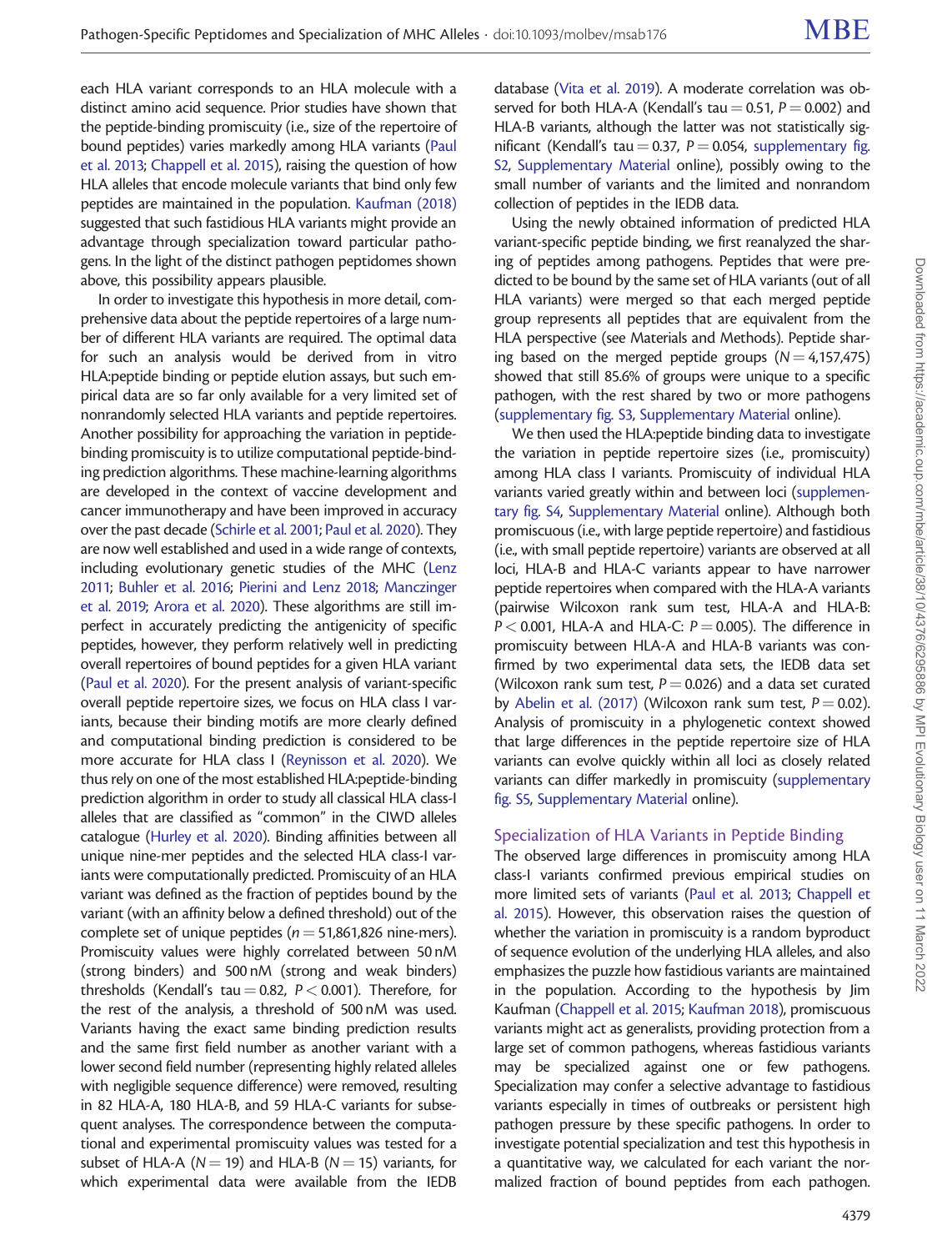<span id="page-4-0"></span>

FIG. 3. (A) Standardized proportions of bound peptides from distinct pathogens varies greatly among HLA-B variants. Each cell represents the proportion of bound peptides by the HLA variant (on horizontal axis) from the corresponding pathogen (on vertical axis). Proportions are standardized within each variant to make comparisons across variants possible. Dark red color indicates high specialization, white no specialization, and dark blue indicates lower than average binding of a pathogen's peptides. Green shading on vertical axis labels indicates different pathogen groups (light green; viruses, green; bacteria, dark green; eukaryotes). In this plot, only a subset of HLA-B variants were included for better visualization. The subset was selected such that a maximum of two variants with the same first field number and smallest second field number were included (e.g., only B\*15:01 and B\*15:02 of all the variants of the B\*15 lineage). The patterns are similar across all variants of all three HLA loci. For the complete set of HLA-A, HLA-B, and HLA-C variants, see supplementary figure S7, Supplementary Material online. (B) Specialization is negatively correlated with promiscuity for all HLA class I loci. Each dot represents an HLA variant of the given HLA gene, shown separately for HLA- $A (n = 82)$ , HLA-B (n = 180), and HLA-C (n = 59). Specialization was calculated for each variant as the difference between the maximum and the median values of standardized proportions of bound peptides. Promiscuity was calculated for each HLA variant as the fraction of the bound peptides among the complete data set of 51.9 Mio peptides. Linear regression line is shown in black and 95% CI around the line in gray.

Overall, the peptide-binding values (standardized for pathogen proteome size and HLA variant promiscuity—see Materials and Methods) for each HLA class-I locus were normally distributed (supplementary fig. S6, Supplementary Material online). Yet, within each locus, there are HLA variant–pathogen pairs with distinct associations, potentially indicating nonrandom relationships (fig. 3A and supplementary fig. S7, Supplementary Material online). In order to analyze these peptide-binding patterns in more detail, a specialization value was calculated for each HLA class-I variant that reflects

the relative difference between the variant's ability to bind peptides of its best-covered pathogen compared with all pathogens. A high specialization score indicates that the variant binds particularly many peptides from its best-covered pathogen, compared with the number of peptides it generally binds across all pathogens. Intriguingly, this specialization value was negatively correlated with the promiscuity of variants for all HLA class-I loci (Kendall correlation, HLA-A:  $tau = -0.22$ ,  $P = 0.003$ ; HLA-B:  $tau = -0.28$ ,  $P < 0.001$ ; HLA-C:  $tau = -0.33$ ,  $P < 0.001$ ; fig. 3B). In other words,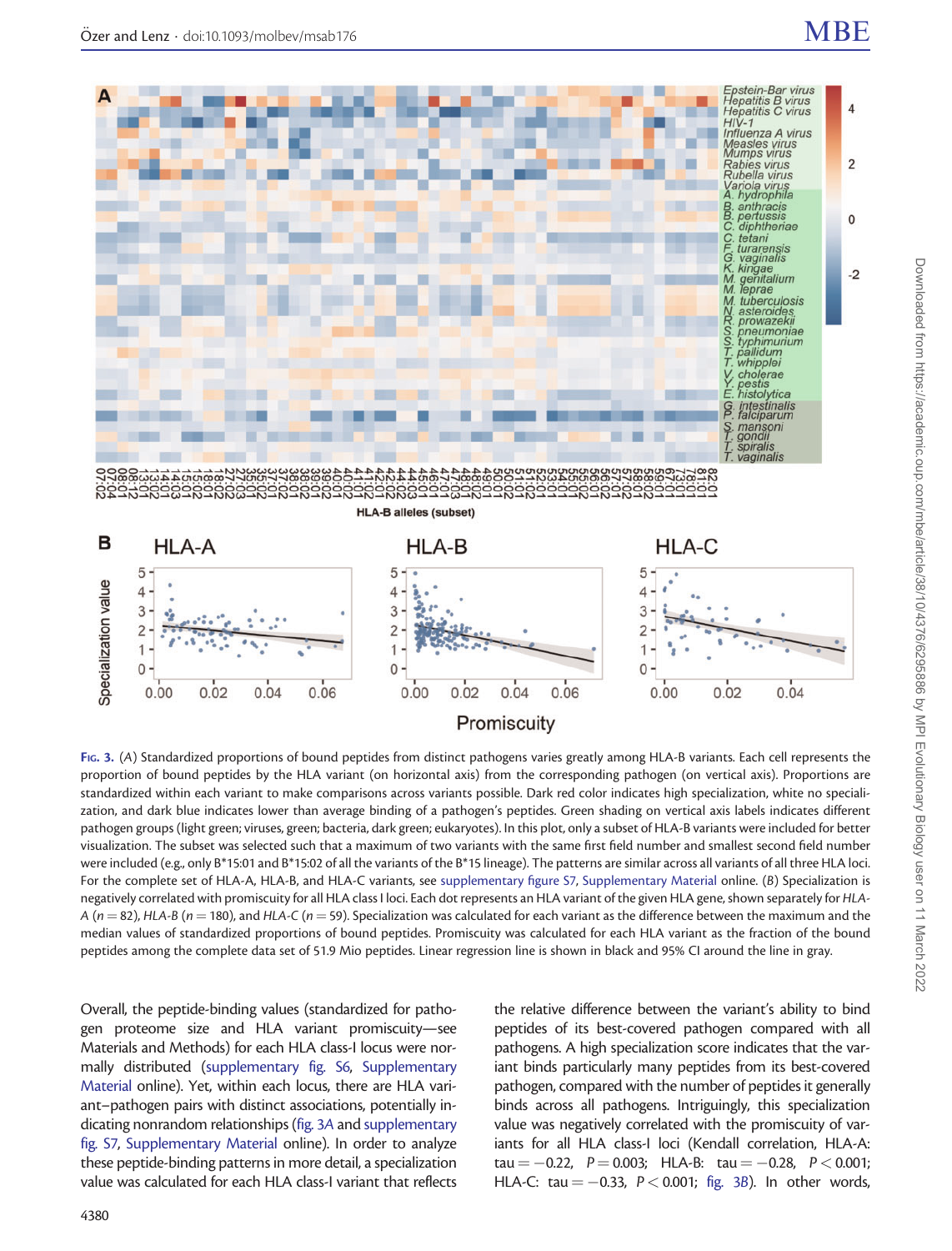

FIG. 4. Self to nonself binding ratios as a function of variant promiscuity. Each dot represents an HLA variant of the given HLA gene, shown separately for HLA-A ( $n = 82$ ), HLA-B ( $n = 180$ ), and HLA-C ( $n = 59$ ). Dashed red line indicates a 1/1 ratio, that is, an equal tendency to bind either human or pathogen peptides. Promiscuity was calculated for each HLA variant as the fraction of the bound peptides among the complete data set of 51.9 Mio peptides. Linear regression line is shown in black and 95% CI around the line in gray.

fastidious variants tend to have higher specialization values than promiscuous variants. Stronger correlations were observed using a 50 nM threshold that includes only strong binders (Kendall correlation, HLA-A: tau  $=-0.37$ ,  $P < 0.001;$ HLA-B:  $tau = -0.37$ ,  $P < 0.001$ ; HLA-C:  $tau = -0.62$ ,  $P < 0.001$ ). Although we analyzed a comprehensive set of all pathogens here, we expect that this relationship would also hold only among strictly intracellular pathogens, given that the viruses in this data set generally exhibited the most extreme values of specialization, and that there are intracellular pathogens also among the other pathogen groups. In order to rule out the possibility that the observed negative correlation between promiscuity and specialization is driven by general variation related to both the overall differences in peptide repertoire sizes among variants and differences in peptidome sizes of pathogens, a simulated version of the binding data for all three HLA loci was generated for each variant by using the promiscuity values of the variants as probabilities of binding a given peptide from a given pathogen (see Materials and Methods). This simulation mimicked the observed data distribution and variation within and among variants except for any potential preference toward specific pathogens. The simulated data were then analyzed in the same way as the real data. No correlation between promiscuity and specialization was observed in the simulated data (Kendall correlation, HLA-A: tau = 0.05,  $P = 0.54$ ; HLA-B: tau  $= -0.02$ , P  $= 0.65$ ; HLA-C: tau  $= 0.01$ , P  $= 0.93$ ; supplementary fig. S8, Supplementary Material online).

Another interesting question regarding the evolution of MHC variants and specifically the specialization toward specific peptide repertoires concerns the preferential binding of foreign (i.e., pathogen derived) and self-peptides. It was previously shown based on predicted peptide-binding data that some MHC class-I molecules, specifically HLA-A variants, preferentially present pathogen-derived peptides over self-peptides [\(Rao et al. 2009;](#page-10-0) [Calis et al. 2010\)](#page-9-0). Following that observation, we therefore used our approach to investigate the relationship between an MHC variant's promiscuity and

binding of foreign over self-peptides. The ratio of self-binding fraction (fraction of bound self-peptides over all self-peptides) to foreign-binding fraction was used as a proxy for a variant's preference toward self- or foreign-derived peptides (fig. 4). In accordance with the results of [Rao et al., \(2009\)](#page-10-0) all HLA-A variants were found to have self to foreign-binding fractions lower than or very close to one, indicating a binding preference toward foreign peptides. Moreover, we observed a significant positive correlation between the self to foreignbinding ratio and promiscuity (Kendall correlation, tau  $= 0.47$ , P  $< 0.001$ ), indicating that fastidious HLA-A variants tend to have a significantly higher specificity toward foreign peptides than promiscuous HLA-A variants. A similar positive correlation was also observed for the HLA-C locus (Kendall correlation, tau = 0.22,  $P = 0.013$ ) and with the exception of three fastidious HLA-C\*01 variants, all HLA-C variants had self to foreign-binding fractions lower than one. In contrast to HLA-A and HLA-C loci, a weak negative correlation between the self to foreign-binding ratio and promiscuity was observed for the HLA-B locus (Kendall correlation,  $tau = -0.14$ ,  $P = 0.006$ ). Interestingly, promiscuous HLA-B variants consistently had self to foreign-binding ratio of lower than one, whereas both high and low ratios were observed in fastidious variants (fig. 4).

Despite the low proportions of shared peptides among pathogens ([fig. 2](#page-2-0)B) the absolute numbers of shared peptides can amount up to several thousand among pathogens with large peptidome size (supplementary fig. S1, Supplementary Material online). Therefore, we also investigated whether promiscuous and fastidious variants differ in binding to peptides shared by three or more pathogens, as a specialization of fastidious variants toward shared peptides would provide a selective advantage by facilitating simultaneous recognition of multiple pathogens. For this, the ratio of the fraction of bound unique peptides to the fraction of bound shared peptides (by three or more pathogens) were compared between the most promiscuous (top 25%) variants and the least promiscuous (bottom 25%, i.e., the most fastidious) variants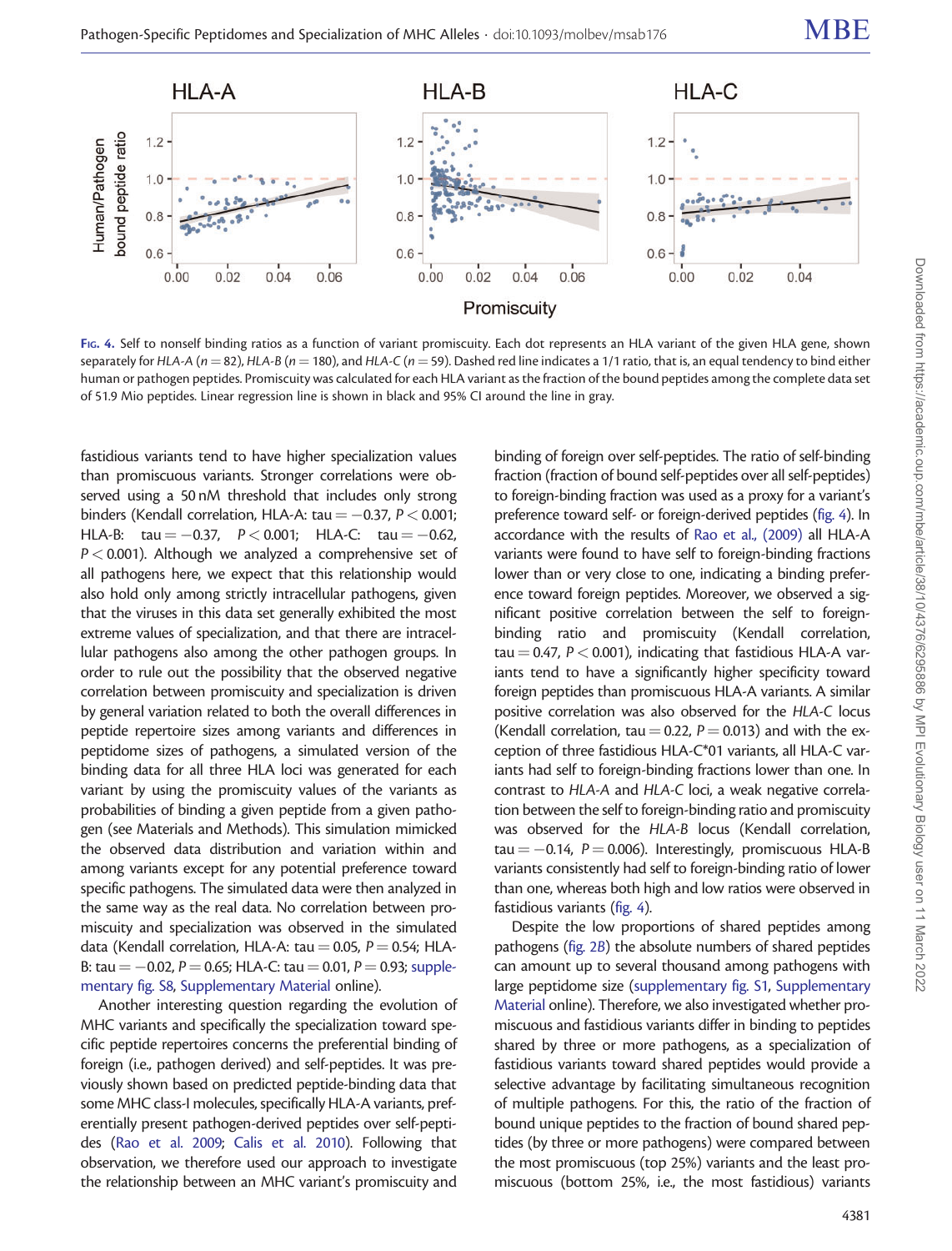within each HLA locus. No significant differences were observed for HLA-B and HLA-C, whereas fastidious HLA-A variants seem to bind more unique peptides than promiscuous ones (Wilcoxon rank sum test,  $P = 0.005$ ; supplementary fig. S9, Supplementary Material online).

# **Discussion**

Our analysis reveals the vast diversity of the human pathogen peptidome and provides insights into how different peptidebinding properties of HLA molecules might have evolved to cope with this diversity. The analysis of peptidome diversity in a diverse set of pathogenic organisms showed that the overwhelming majority of the nine-mer peptides were unique to the pathogen from which they originate. The extreme diversity of peptides among pathogens strongly supports the assumption that the evolution of high allelic diversity of HLA genes is driven by the need for diverse antigen presentation. It also suggests that every pathogen has indeed a different selective effect on the HLA allele pool [\(fig. 1](#page-2-0)B) and thus provides the empirical basis for pathogen-by-allele interaction scenarios that underlie two of the most commonly assumed balancing selection mechanisms: negative frequency-dependent selection and fluctuating selection [\(Radwan et al. 2020](#page-10-0)). Our results most likely represent a lower limit of peptide sharing mainly because we consider the whole length of the ninemers for the analysis in a set of diverse pathogens. Many peptides with a few amino acid differences can be considered as equivalents from the MHC perspective especially if the differences are among amino acids with similar chemical properties and outside of the anchor residues [\(Rammensee](#page-10-0) [et al. 1999\)](#page-10-0). However, even when taking a very conservative perspective of peptide sharing by merging peptides based on similarity in the set of HLA variants binding a given peptide, we still find the vast majority of merged peptides being unique to a given pathogen.

Several studies reported cross-reactive T-cell responses against closely related viruses [\(Weiskopf et al. 2013](#page-11-0); [Eickhoff](#page-10-0) [et al. 2019\)](#page-10-0) or bacteria ([Abate et al. 2019](#page-9-0)) which is in line with our result of increased peptide sharing with smaller evolutionary divergence among pathogens. It should also be noted that even among highly unrelated pathogens, sharing of few but particularly immunogenic peptides could still lead to cross-reactivity in the host immune response. However, none of the HLA variants in our data set had a particular binding preference toward the peptides shared by two or more pathogens. Many of the shared peptides likely originate from proteins that are highly conserved across organisms, possibly including humans. Targeting of HLA variants toward shared peptides may be ineffective, if they are also shared by humans, because T-cells recognizing those specific peptide-HLA complexes would be eliminated during the thymic selection. Alternatively, if shared peptides are not enriched in any specific sequence motif compared with unique peptides, it becomes impossible for an HLA variant to specialize on shared peptides.

The observed highly distinct peptidome composition of pathogens provides a basis for the hypothesis that some HLA

variants might be specialized against particular pathogens. In fact, the computational quantification of peptide binding by common HLA variants revealed substantial variation among different pathogens and HLA variants in the proportion of bound peptides ([fig. 3](#page-4-0)A and supplementary fig. S7, Supplementary Material online). Moreover, applying a specialization metric to each HLA variant, we found that the variants having higher specialization scores tend to have narrower peptide-binding repertoires. This observation supports the hypothesis that specialization on one or a few pathogens might provide a selective advantage to fastidious alleles [\(Kaufman 2018](#page-10-0)).

One important question regarding our analysis is to what extent the specialization of an HLA variant toward a pathogen coincides with the protection from infection. Our specialization metric is based on comparing different pathogens with respect to the proportions of their complete peptides that are predicted to be bound by an HLA variant. Recently, [Arora et al. \(2019\)](#page-9-0) showed that the protective effect of HLA-B alleles against HIV-1 viral load is positively correlated with the number of HIV-1 peptides that a given HLA variant is predicted to bind, an effect that was also observable at the genotype level where HIV-1-infected individuals whose HLA-B variants together were predicted to bind more HIV-1 peptides also exhibited a lower viral load and thus a slower progression toward AIDS [\(Arora et al. 2020](#page-9-0)). However, MHCrelated determinants of disease outcome are more complex than the mere quantity of bound peptides. It was demonstrated for several pathogens such as HIV-1 ([Borghans et al.](#page-9-0) [2007\)](#page-9-0) and hepatitis-C virus [\(Rao et al. 2015\)](#page-10-0) that HLA variants that are associated with effective disease control target conserved regions of the pathogen proteome [\(Hertz et al. 2011\)](#page-10-0). Moreover, proteins that are expressed by a pathogen throughout the infection vary greatly due to sex-specific [\(Lasonder et al. 2016](#page-10-0)) or stage-specific [\(Lin et al. 2016\)](#page-10-0) effects, thus also affecting the potential repertoires of presented peptides. Finally, peptides need to go through the steps of the antigen processing pathways, such as proteolytic cleavage or translocation into endoplasmic reticulum before being presented by HLA molecules ([Yewdell et al. 2003;](#page-11-0) [Blum et al.](#page-9-0) [2013\)](#page-9-0). This suggests that only a subset of all possible peptides is actually presented by HLA molecules on the cell surface and some of those presented peptides may be more important than others. It was shown for a few HLA class I alleles that promiscuity is inversely correlated with the cell surface expression of the corresponding HLA molecules [\(Chappell et al.](#page-9-0) [2015\)](#page-9-0). If such relationship holds true in general, persistent presentation of a few immunodominant pathogen peptides on the cell surface by fastidious HLA variants would indeed allow efficient pathogen control and such variants can truly be called specialists. Therefore, we do not expect to observe a perfect correlation between quantitative specialization of an HLA variant and pathogen control by individuals carrying that allele, and the specialization parameter presented in our analysis should thus be understood as a metric for an increased probability to present immunodominant peptides from a particular pathogen.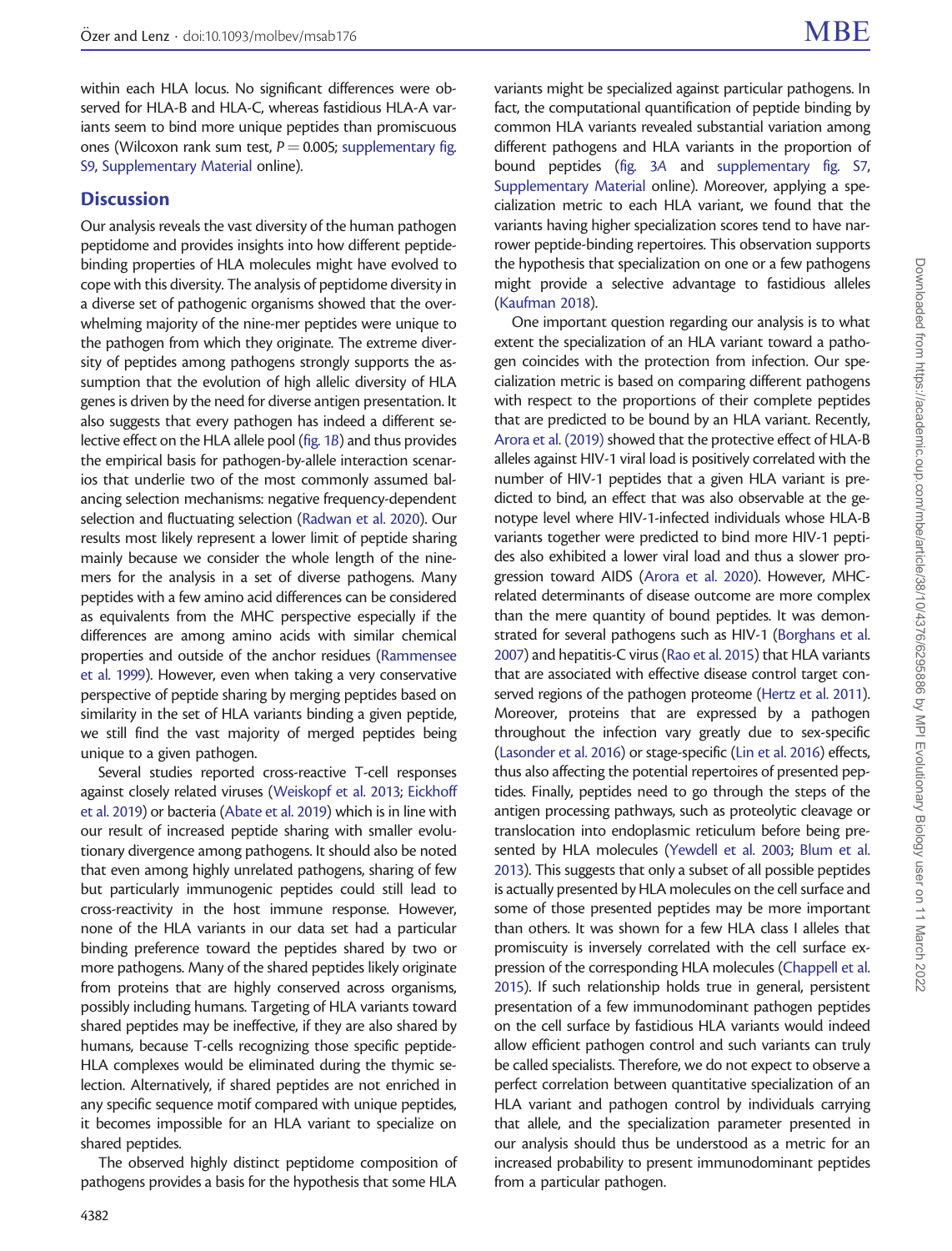We have observed substantial variation among HLA variants in peptide-binding promiscuity, exceeding orders of magnitude, both within and between different HLA loci. The observed variation is not correlated with the allele divergence, indicating that promiscuous or fastidious HLA class-I variants may evolve quickly in response to varying pathogen pressure. The same conclusion was also reached by [Manczinger et al. \(2019\)](#page-10-0) for HLA class II HLA-DRB1 variants, highlighting the role of promiscuity in pathogen-mediated selection for both HLA class-I and class-II loci. The median promiscuity level was significantly higher for variants of the HLA-A locus compared with HLA-B and HLA-C loci. Multiple studies on distinct properties of HLA class-I variants revealed differences among these loci, especially between HLA-A and HLA-B loci [\(Di et al. 2021\)](#page-9-0). [Prugnolle et al. \(2005\)](#page-10-0) reported that the positive correlation between pathogen richness and allelic diversity is much stronger for the HLA-B locus than the HLA-A locus. [dos Santos Francisco et al. \(2015\)](#page-10-0) also noted a similar result that when the alleles were classified into supertypes, that is, allele groups with similar binding properties as determined by peptide-binding pockets, the effect of local adaptation is more evident for HLA-B supertypes. Based on these observations, it can be hypothesized that HLA-A variants tend to be more promiscuous generalists, whereas HLA-B variants tend to be more fastidious specialists that evolve quickly in response to varying pathogen pressures. This hypothesis is further supported by the finding of [Hertz et al.](#page-10-0) [\(2011\)](#page-10-0) that HLA-B variants effectively target conserved peptides of RNA viruses that are known to evolve very fast [\(Drake](#page-10-0) [and Holland 1999](#page-10-0)). Furthermore, the HLA-B locus harbors the highest number of alleles among all HLA loci, which is in line with the idea that it most closely evolves with specific pathogens. It should be noted that such hypothesis does not exclude specialist HLA-A variants or generalist HLA-B variants as we also show that promiscuity can evolve very quickly (by few mutational steps).

Our data reveal an interesting relationship between promiscuity and self to nonself binding ratios especially for HLA-B. Promiscuous HLA-B variants clearly show a reduced preference toward human peptides, whereas no such preference was observed for fastidious HLA-B variants. These differences might be explained by T-cell selection in the thymus [\(Takaba](#page-11-0) [and Takayanagi 2017\)](#page-11-0). [Chappell et al. \(2015\)](#page-9-0) hypothesized that low cell surface expression of promiscuous MHC variants might be an adaptation to prevent excessive depletion of Tcells that recognize a wide variety of self-peptides presented by promiscuous MHC molecules in the thymus. Following the same reasoning, promiscuous variants presenting fewer human self-peptides might be preferentially maintained as they lead to less T-cell depletion. Such depletion would not be problematic in the case of fastidious alleles due to the already small number of self-peptides presented, and no selection pressure for a decreased self-binding would be observed for fastidious variants. On the other hand, the correlation between promiscuity and self to nonself binding ratio for HLA-A was stronger, suggesting that even fastidious HLA-A variants might be under selection to bind fewer self-peptides. It is possible that different selection pressures acting on HLA-

A and HLA-B loci lead to such differences. [Hertz et al. \(2011\)](#page-10-0) noted an increased binding preference of HLA-A variants toward conserved human peptides compared with HLA-B variants. Whether the promiscuity has a role in such specialization toward human peptides needs to be investigated further.

In summary, we report here the first systematic characterization of the vast diversity among pathogen peptidomes and provide support for the hypothesis that fastidious MHC variants can be maintained in populations by virtue of specialization toward one or few pathogens. However, the relationship between peptide-binding promiscuity and specialization, and its role for MHC evolution is complex, and involves both qualitative and quantitative aspects of peptide binding. Our approach based on computational binding prediction can only partly capture this complexity, and focuses predominantly on the quantitative aspects of this relationship. Nevertheless, our results yield intriguing insights into pathogen diversity and the evolution of peptide promiscuity, and provide a basis for further research into the nuances of pathogen-mediated selection on the antigen-presentation pathways.

### Materials and Methods

#### Selecting Pathogen Species and Peptide Data

The rationale behind the selection of pathogens used in this study was adopted from [Pierini and Lenz \(2018\),](#page-10-0) following three main criteria: a global distribution of the pathogen, high mortality and/or morbidity [\(World Health Organization](#page-11-0) [2018\)](#page-11-0), and an impact on the human history [\(Wolfe et al.](#page-11-0) [2007\)](#page-11-0). A total of 36 pathogen species that likely had an important role in shaping the current diversity of human MHC genes were selected [\(Pierini and Lenz 2018\)](#page-10-0), including ten viruses, 19 bacteria, and seven eukaryotic parasites. Reference proteomes of these pathogens as well as the reference proteome of Homo sapiens were downloaded from UniProt database ([The UniProt Consortium 2019](#page-11-0)). For the specific species and accession numbers, see supplementary table S1, Supplementary Material online.

### Calculation of Peptide Sharing and Evolutionary Distance Values among Pathogens

Although the peptide-binding groove of different MHC class-I molecules can accommodate varying lengths of peptides, the median length of eluted peptides from MHC class I molecules is nine amino acids [\(Ritz et al. 2016;](#page-10-0) [Abelin et al. 2017\)](#page-9-0). The presented analyses are therefore based on nine-mer peptides. All possible nine-mers were obtained from pathogen proteins with a sliding window approach using a step size of one amino acid. Peptides containing ambiguous amino acid calls X, U, and B were removed ( $N = 11,457$ ; 0.022% of total peptides) resulting in 51,861,826 nonredundant nine-mers. Peptide sharing among pathogens was analyzed with two separate approaches. With the first approach, sharing of peptides among pathogens were analyzed with respect to the complete sequence of each nine-mer. The second approach focuses only on the nine-mers bound by at least one HLA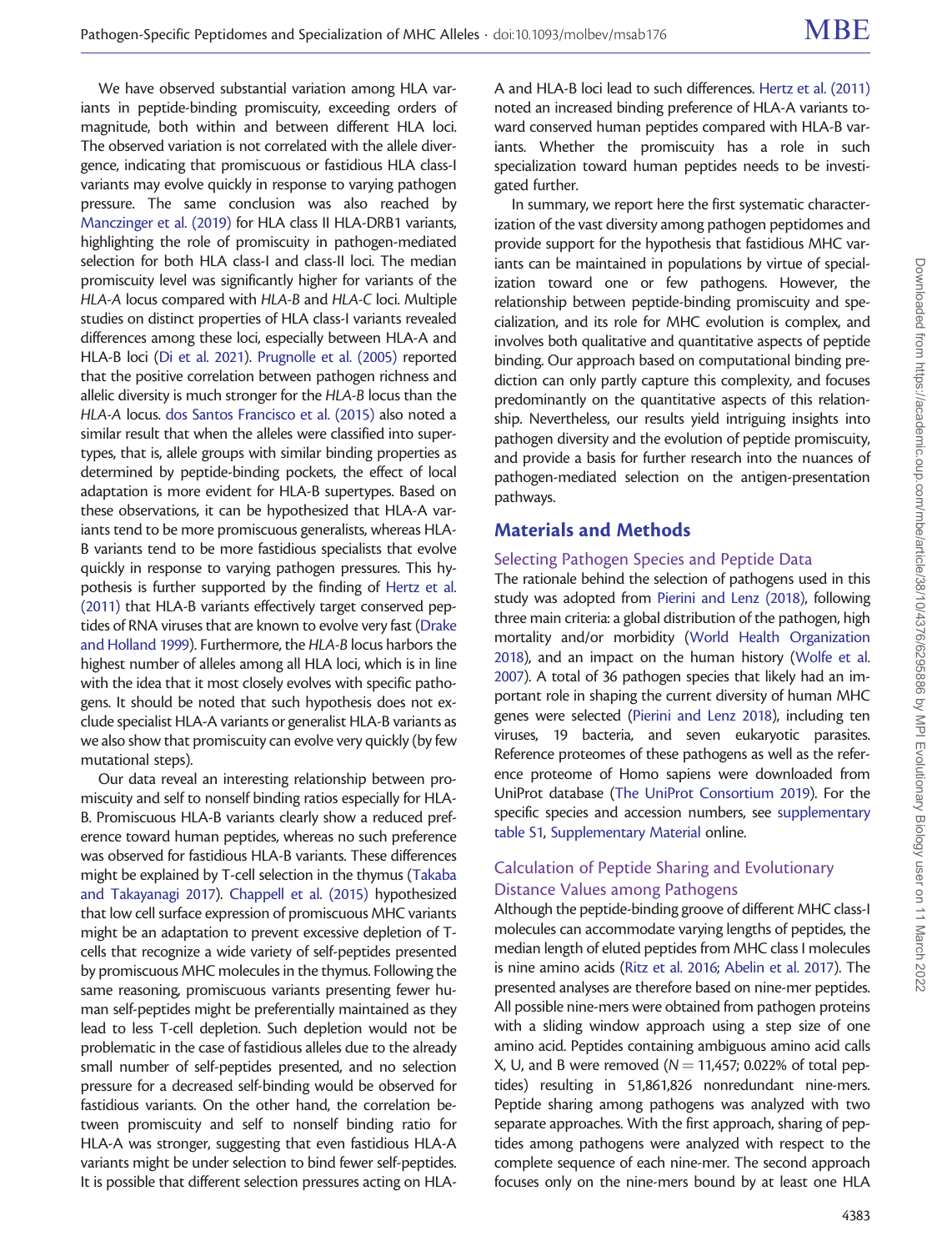class-I variant ( $N = 19,222,466$ ). Each nine-mer was assigned a code representing the HLA class-I variants that binds to it. Nine-mers having the same code were grouped together and considered as the same from the perspective of HLA molecules as they are bound by the same set of HLA class-I variants. In total 4,157,475 such groups (codes) were formed. Sharing of peptides among pathogens were analyzed with respect to these groups.

Pairwise peptide sharing among pathogens was calculated either as the proportion of shared peptides within the combined peptidome of pathogen pairs or as absolute number of shared peptides. Peptide sharing with respect to evolutionary divergence was analyzed among 14 bacteria and two eukaryotic parasites that were common between the data set used in this study and the tree of life (ToL) generated by [Ciccarelli](#page-9-0) [et al. \(2006\)](#page-9-0) (supplementary table S1, Supplementary Material online). Evolutionary divergence between pairs of pathogens was calculated as tip-to-tip distances within the tree of life by using the ape package in R [\(Paradis and Schliep 2019](#page-10-0)).

#### HLA Variant Data

Three classical human MHC class-I genes (HLA-A, -B, and -C) were analyzed in this study. Although thousands of different alleles has been identified for each HLA loci ([Robinson et al.](#page-10-0) [2020\)](#page-10-0), most of these alleles are observed at very low frequencies or defined with limited documentation. Low frequency alleles are highly informative in some specific context such as organ transplantation [\(Kamoun et al. 2017\)](#page-10-0) but their effect on recent human evolution is likely to be negligible [\(Robinson](#page-10-0) [et al. 2017\)](#page-10-0). In order to avoid biases that can be introduced by such alleles, two main criteria were applied on allele selection. Firstly, only alleles designated as "common" in the CIWD 3.0.0 catalogue were included in the analyses [\(Hurley et al. 2020\)](#page-10-0). CIWD 3.0.0 catalogue classifies HLA alleles into categories based on their frequency. The "common" category of the CIWD catalogue covers the most frequent alleles in populations (those that are observed at a frequency of  $>0.01\%$ ). Secondly, in order to capture the functional diversity of MHC class-I genes while avoiding redundancy, P group designation of HLA alleles was used. Alleles within a P group have identical peptide-binding properties as they code for the same amino acid sequence across the antigen-binding domain [\(Marsh et al. 2010\)](#page-10-0).

#### Computational Prediction of Peptide-Binding

The set of potentially bound peptides for each given MHC variant in the study was estimated by using NetMHCpan(v4.1) [\(Reynisson et al. 2020](#page-10-0)). NetMHCpan is an established computational binding prediction algorithm that is trained on both experimental binding affinity and mass spectrometry-derived eluted ligand data. Based on the training data, it can predict the binding between any MHC molecule and peptide either as an affinity value or as a percentile rank score compared with a set of natural peptides. Although previous analysis indicates that percentile rank score performs better than the affinity score for identification of bound peptides, the percentile rank score assumes that all MHC variants bind the same number of peptides [\(Nielsen and Andreatta](#page-10-0)

[2016\)](#page-10-0). As the main aim of this study was to analyze differences in the size of the peptide repertoire of MHC variants, an affinity threshold of 50 and 500 nM were used to define bound peptides. The affinity threshold of 500 nM is widely considered as the limit of weak binding between an MHC variant and peptide, hence covering both strongly and weakly bound peptides [\(Paul et al. 2013\)](#page-10-0), whereas the 50 nM threshold includes only strong binders. In order to avoid pseudoreplication, variants having the exact same binding prediction results and the same first field number were identified and 22 HLA-A, 18 HLA-B, and 12 HLA-C variants were removed by keeping only the variant having the smallest second field number. Promiscuity of an MHC variant was defined as the fraction of peptides bound by the variant from the complete set of unique peptides. In order to test whether the computational promiscuity values are in agreement with experimental results, data from the Immune Epitope Database (IEDB) were used ([Vita et al. 2019\)](#page-11-0). The IEDB is a collection of experimental data on T-cell and antibody responses against or MHC binding of epitopes. Complete data set of MHC ligand assays for HLA-A, -B and -C variants were downloaded on June 15, 2020. Assays for which the source organism of the peptide is either Homo sapiens or unidentified were removed. Furthermore, only assays with variants having second field (four-digit) or higher resolution were used. Finally, HLA variants having assay results for less than 1,000 different peptides were removed, leaving 19 HLA-A and 15 HLA-B variants for further analysis. No HLA-C variant met the criteria. Experimental promiscuity values were calculated as the fraction of positive binding assays among the total number of assays for each HLA variant. Kendall's rank correlation test was used to analyze the relationship between experimental and computational promiscuity values of individual variants. Another data set of experimental binding data was also compiled using the number of peptides eluted by massspectrometry for nine HLA-A and six HLA-B variants from [Abelin et al. \(2017\)](#page-9-0). However, due to the small number of variants, this data set was not used for correlations of individual variants and used only to calculate overall experimental promiscuity for HLA-A and HLA-B loci.

#### Calculating Phylogenetic Distance between MHC Alleles

Complete protein sequences of HLA class-I alleles were downloaded on February 25, 2019 from IPD-IMGT/HLA Database [\(Robinson et al. 2020](#page-10-0)) and aligned with ClustalW software implemented in MEGA-X ([Kumar et al. 2018\)](#page-10-0). Positions that correspond to the peptide-binding region of HLA proteins were removed as these positions are under positive selection [\(Hughes and Hughes 1995](#page-10-0)) and also most likely involved in direct interaction with the peptide, thus defining the peptidebinding properties of the HLA variant. A phylogenetic tree was built separately for each HLA class-I locus using the maximum likelihood method with Jones–Taylor–Thornton substitution model to calculate amino acid distances and 1,000 bootstrap replicates to quantify support of nodes. Evolutionary distance between alleles was calculated as tip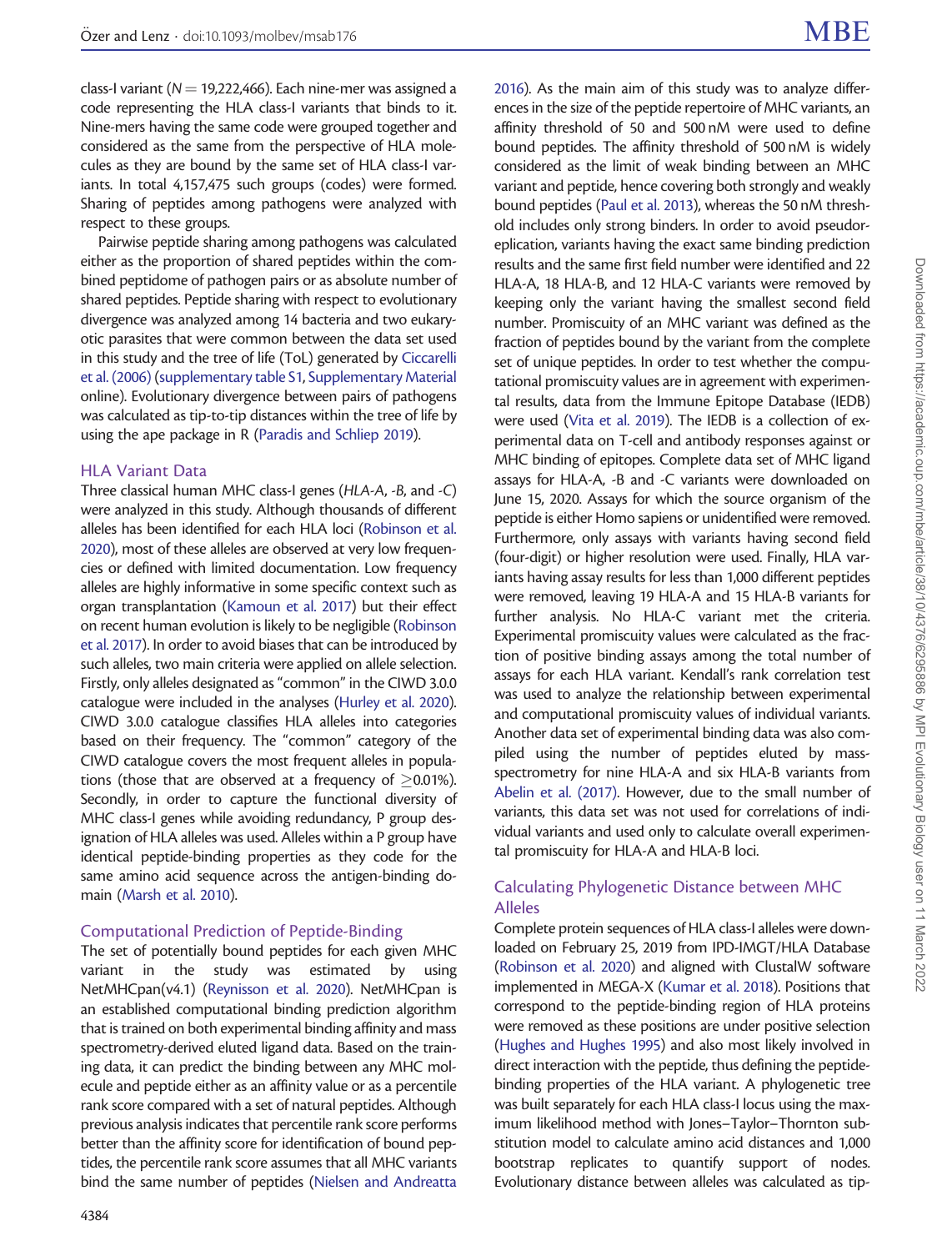<span id="page-9-0"></span>to-tip distances in phylogenetic trees using ape package in R ([Paradis and Schliep 2019](#page-10-0)).

# Calculating Pathogen Specialization of MHC Variants

Quantitative differences among HLA variants with regard to binding peptides from distinct pathogens were analyzed. In order to allow unbiased comparison of variants with different promiscuity levels, fractions of bound peptides from each pathogen were standardized by converting them to z scores within each variant. Without this normalization, variants that are more promiscuous would automatically have a higher variance of their relative peptide-binding values among the different pathogens, which would bias the specialization analysis. For each variant, a specialization value was then calculated as the difference between the maximum and the median z score. The rationale here is that a variant that is specialized to bind peptides of a specific pathogen particularly well should show a particularly high difference between the fraction of bound peptides from this pathogen and the fraction of all other pathogens (reflected by the median). A potential correlation between the specialization values and the promiscuity levels of the variants was tested using Kendall's rank correlation. In order to verify that the obtained results were not driven by random fluctuations or any methodological bias in the binding data, simulations were performed. For these simulations, an HLA variant's overall promiscuity level (fraction of peptides bound from the total number of peptides) is used as its probability of binding a peptide from a given pathogen. This probability was then used to randomly sample peptides from each pathogen peptidome and thus simulate the fraction of bound peptides from each pathogen under a no-specialization scenario. This Monte Carlo simulation approach was applied to all HLA loci separately. The difference to the real data was only that the fraction of peptide bound from each pathogen now reflected the overall promiscuity of the allele and not the pathogen-specific promiscuity. By using the same scaling approach, specialization value calculations and correlation test were then also applied to the simulated data.

# Supplementary Material

Supplementary data are available at Molecular Biology and Evolution online.

# Acknowledgments

We thank Jim Kaufman for insightful comments on a previous version of the manuscript. We also acknowledge input from Federica Pierini and Reem Akbik for selection of pathogens. This work was supported by grants from the Deutsche Forschungsgemeinschaft (DFG, German Research Foundation, Grant Nos. 279645989 and 437857095) to T.L.L.

# Author Contributions

O.O. and T.L.L. designed research. O.O. performed research and analyzed the data.  $O.O.$  and T.L.L. interpreted the data and wrote the manuscript.

# Data Availability

All data used for these analyses are accessible through public databases and corresponding accession numbers are given in the method section andSupplementary Material.

# References

- Abate G, Hamzabegovic F, Eickhoff CS, Hoft DF. 2019. BCG vaccination induces M. avium and M. abscessus cross-protective immunity. Front Immunol. 10:234.
- Abelin JG, Keskin DB, Sarkizova S, Hartigan CR, Zhang W, Sidney J, Stevens J, Lane W, Zhang GL, Eisenhaure TM, et al. 2017. Mass spectrometry profiling of HLA-associated peptidomes in monoallelic cells enables more accurate epitope prediction. Immunity 46(2):315–326.
- Apanius V, Penn D, Slev PR, Ruff LR, Potts WK. 1997. The nature of selection on the major histocompatibility complex. Crit Rev Immunol. 17(2):179–224.
- Arora J, McLaren PJ, Chaturvedi N, Carrington M, Fellay J, Lenz TL. 2019. HIV peptidome-wide association study reveals patient-specific epitope repertoires associated with HIV control. Proc Natl Acad Sci U S A. 116(3):944–949.
- Arora J, Pierini F, McLaren PJ, Carrington M, Fellay J, Lenz TL. 2020. HLA heterozygote advantage against HIV-1 is driven by quantitative and qualitative differences in HLA allele-specific peptide presentation. Mol Biol Evol. 37(3):639–650.
- Blum JS, Wearsch PA, Cresswell P. 2013. Pathways of antigen processing. Annu Rev Immunol. 31:443–473.
- Bodmer WF. 1972. Evolutionary significance of the HL-A system. Nature 237(5351):139–145.
- Borghans JAM, Mølgaard A, de Boer RJ, Keşmir C. 2007. HLA alleles associated with slow progression to AIDS truly prefer to present HIV-1 p24. PLoS One 2(9):e920.
- Brandt DYC, César J, Goudet J, Meyer D. 2018. The effect of balancing selection on population differentiation: a study with HLA genes. G3 (Bethesda) 8(8):2805–2815.
- Buhler S, Nunes JM, Sanchez-Mazas A. 2016. HLA class I molecular variation and peptide-binding properties suggest a model of joint divergent asymmetric selection. Immunogenetics 68(6–7):401–416.
- Burroughs NJ, de Boer RJ, Keşmir C. 2004. Discriminating self from nonself with short peptides from large proteomes. Immunogenetics 56(5):311–320.
- Calis JJA, de Boer RJ, Keşmir C. 2012. Degenerate T-cell recognition of peptides on MHC molecules creates large holes in the T-cell repertoire. PLoS Comput Biol. 8(3):e1002412.
- Calis JJA, Sanchez-Perez GF, Keşmir C. 2010. MHC class I molecules exploit the low  $G + C$  content of pathogen genomes for enhanced presentation. Eur J Immunol. 40(10):2699–2709.
- Chappell P, Meziane EK, Harrison M, Magiera L, Hermann C, Mears L, Wrobel AG, Durant C, Nielsen LL, Buus S, et al. 2015. Expression levels of MHC class I molecules are inversely correlated with promiscuity of peptide binding. Elife 4:e05345.
- Ciccarelli FD, Doerks T, Von Mering C, Creevey CJ, Snel B, Bork P. 2006. Toward automatic reconstruction of a highly resolved tree of life. Science 311(5765):1283–1287.
- Costa AIF, Rao X, Lechenadec E, van Baarle D, Keşmir C. 2010. HLA-B molecules target more conserved regions of the HIV-1 proteome. AIDS 24(2):211–215.
- Croft NP, Smith SA, Pickering J, Sidney J, Peters B, Faridi P, Witney MJ, Sebastian P, Flesch IEA, Heading SL, et al. 2019. Most viral peptides displayed by class I MHC on infected cells are immunogenic. Proc Natl Acad Sci U S A. 116(8):3112–3117.
- Di D, Nunes JM, Jiang W, Sanchez-Mazas A. 2021. Like wings of a bird: functional divergence and complementarity between HLA-A and HLA-B molecules. Mol Biol Evol. 38(4):1580–1594.
- Doherty PC, Zinkernagel RM. 1975. Enhanced immunological surveillance in mice heterozygous at the H-2 gene complex. Nature 256(5512):50–52.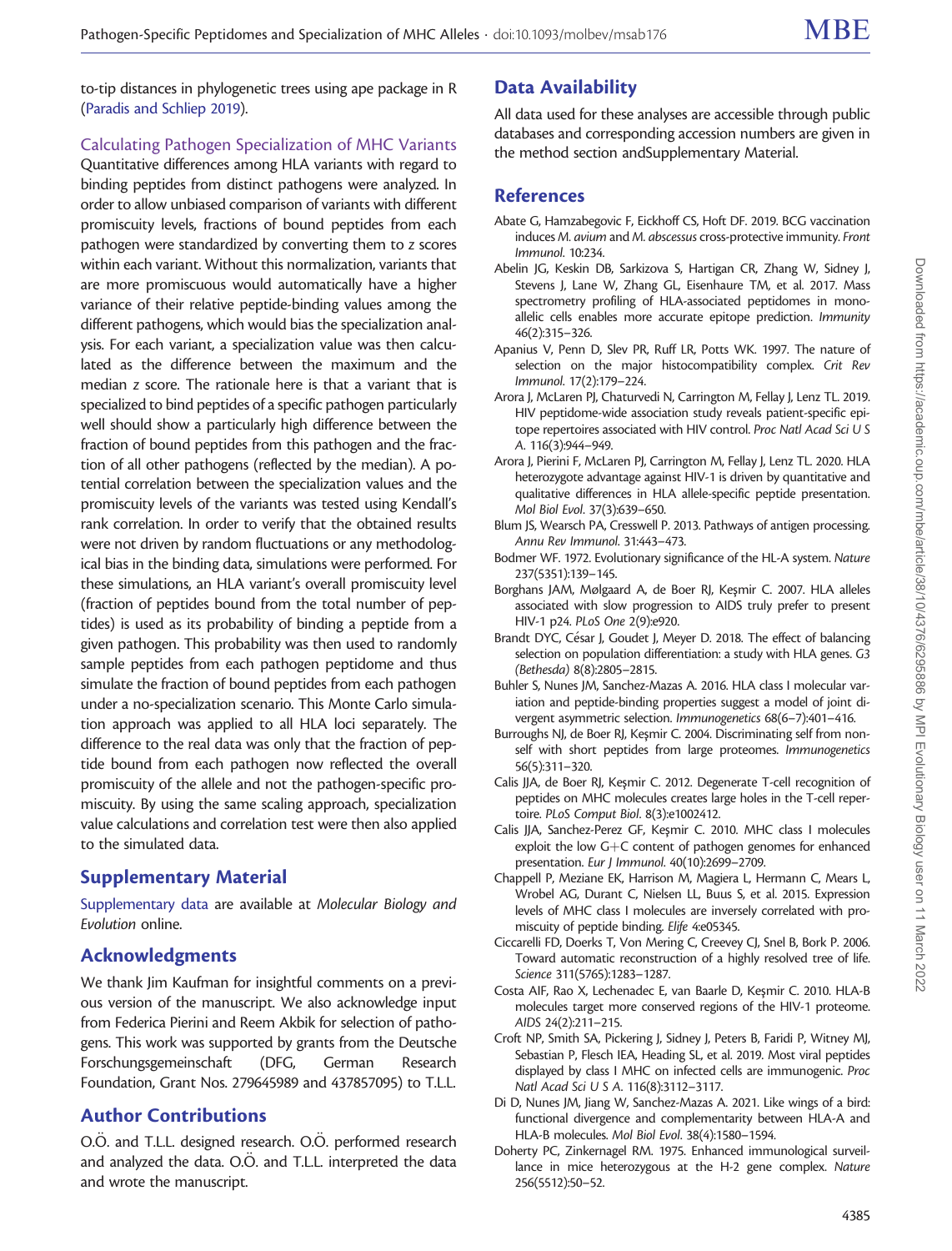- <span id="page-10-0"></span>Drake JW, Holland JJ. 1999. Mutation rates among RNA viruses. Proc Natl Acad Sci U S A. 96(24):13910–13913.
- Dunn RR, Davies TJ, Harris NC, Gavin MC. 2010. Global drivers of human pathogen richness and prevalence. Proc Biol Sci. 277(1694):2587–2595.
- Eickhoff CS, Terry FE, Peng L, Meza KA, Sakala IG, Van Aartsen D, Moise L, Martin WD, Schriewer J, Buller RM, et al. 2019. Highly conserved influenza T cell epitopes induce broadly protective immunity. Vaccine 37(36):5371–5381.
- Ejsmond MJ, Radwan J. 2015. Red queen processes drive positive selection on major histocompatibility complex (MHC) genes. PLoS Comput Biol. 11(11):e1004627.
- Gillespie GMA, Stewart-Jones G, Rengasamy J, Beattie T, Bwayo JJ, Plummer FA, Kaul R, McMichael AJ, Easterbrook P, Dong T, et al. 2006. Strong TCR conservation and altered T cell cross-reactivity characterize a B57-restricted immune response in HIV-1 infection. J Immunol. 177(6):3893–3902.
- Hedrick PW. 2002. Pathogen resistance and genetic variation at MHC loci. Evolution 56(10):1902–1908.
- Hedrick PW, Thomson G. 1983. Evidence for balancing selection at HLA. Genetics 104(3):449–456.
- Hertz T, Nolan D, James I, John M, Gaudieri S, Phillips E, Huang JC, Riadi G, Mallal S, Jojic N. 2011. Mapping the landscape of host-pathogen coevolution: HLA class I binding and its relationship with evolutionary conservation in human and viral proteins. J Virol. 85(3):1310–1321.
- Hughes AL, Hughes MK. 1995. Natural selection on the peptide-binding regions of major histocompatibility complex molecules. Immunogenetics 42(4):233–243.
- Hughes AL, Nei M. 1988. Pattern of nucleotide substitution at major histocompatibility complex class I loci reveals overdominant selection. Nature 335(6186):167–170.
- Hurley CK, Kempenich J, Wadsworth K, Sauter J, Hofmann JA, Schefzyk D, Schmidt AH, Galarza P, Cardozo MBR, Dudkiewicz M, et al. 2020. Common, intermediate and well-documented HLA alleles in world populations: CIWD version 3.0.0. HLA 95(6):516–531.
- Kamoun M, McCullough KP, Maiers M, Fernandez Vina MA, Li H, Teal V, Leichtman AB, Merion RM. 2017. HLA amino acid polymorphisms and kidney allograft survival. Transplantation 101(5):e170–e177.
- Kaufman J. 2018. Generalists and specialists: a new view of how MHC class I molecules fight infectious pathogens. Trends Immunol. 39(5):367–379.
- Kumar S, Stecher G, Li M, Knyaz C, Tamura K. 2018. MEGA X: molecular evolutionary genetics analysis across computing platforms. Mol Biol Evol. 35(6):1547–1549.
- Kunwar P, Hawkins N, Dinges WL, Liu Y, Gabriel EE, Swan DA, Stevens CE, Maenza J, Collier AC, Mullins JI, et al. 2013. Superior control of HIV-1 replication by  $CDB + T$  cells targeting conserved epitopes: implications for HIV vaccine design. PLoS One 8(5):e64405.
- Lasonder E, Rijpma SR, van Schaijk BCL, Hoeijmakers WAM, Kensche PR, Gresnigt MS, Italiaander A, Vos MW, Woestenenk R, Bousema T, et al. 2016. Integrated transcriptomic and proteomic analyses of P. falciparum gametocytes: molecular insight into sex-specific processes and translational repression. Nucleic Acids Res. 44(13):6087–6101.
- Lenz TL. 2011. Computational prediction of MHC II-antigen binding supports divergent allele advantage and explains trans-species polymorphism. Evolution 65(8):2380–2390.
- Lenz TL. 2018. Adaptive value of novel MHC immune gene variants. Proc Natl Acad Sci U S A. 115(7):1414–1416.
- Lin W, de Sessions PF, Teoh GHK, Mohamed ANN, Zhu YO, Koh VHQ, Ang MLT, Dedon PC, Hibberd ML, Alonso S. 2016. Transcriptional profiling of Mycobacterium tuberculosis exposed to in vitro lysosomal stress. Infect Immun. 84(9):2505–2523.
- Manczinger M, Boross G, Kemény L, Müller V, Lenz TL, Papp B, Pál C. 2019. Pathogen diversity drives the evolution of generalist MHC-II alleles in human populations. PLoS Biol. 17(1):e3000131.
- Marsh SGE, Albert ED, Bodmer WF, Bontrop RE, Dupont B, Erlich HA, Fernández-Viña M, Geraghty DE, Holdsworth R, Hurley CK, et al.

2010. Nomenclature for factors of the HLA system, 2010. Tissue Antigens. 75(4):291–455.

- Miura T, Brockman MA, Schneidewind A, Lobritz M, Pereyra F, Rathod A, Block BL, Brumme ZL, Brumme CJ, Baker B, et al. 2009. HLA-B57/ B5801 human immunodeficiency virus type 1 elite controllers select for rare Gag variants associated with reduced viral replication capacity and strong cytotoxic T-lymphotye recognition. J Virol. 83(6):2743–2755.
- Nielsen M, Andreatta M. 2016. NetMHCpan-3.0; improved prediction of binding to MHC class I molecules integrating information from multiple receptor and peptide length datasets. Genome Med. 8(1):33.
- Paradis E, Schliep K. 2019. ape 5.0: an environment for modern phylogenetics and evolutionary analyses in R. Bioinformatics 35(3):526–528.
- Parham P. 1988. Function and polymorphism of human leukocyte antigen-A,B,C molecules. Am J Med. 85(6):2–5.
- Paul S, Croft NP, Purcell AW, Tscharke DC, Sette A, Nielsen M, Peters B. 2020. Benchmarking predictions of MHC class I restricted T cell epitopes in a comprehensively studied model system. PLoS Comput Biol. 16(5):e1007757.
- Paul S, Weiskopf D, Angelo MA, Sidney J, Peters B, Sette A. 2013. HLA class I alleles are associated with peptide-binding repertoires of different size, affinity, and immunogenicity. J Immunol. 191(12):5831–5839.
- Peters B, Nielsen M, Sette A. 2020. T cell epitope predictions. Annu Rev Immunol. 38:123–145.
- Phillips KP, Cable J, Mohammed RS, Herdegen-Radwan M, Raubic J, Przesmycka KJ, van Oosterhout C, Radwan J. 2018. Immunogenetic novelty confers a selective advantage in host–pathogen coevolution. Proc Natl Acad Sci U S A. 115(7):1552–1557.
- Pierini F, Lenz TL. 2018. Divergent allele advantage at human MHC genes: signatures of past and ongoing selection. Mol Biol Evol. 35(9):2145–2158.
- Prugnolle F, Manica A, Charpentier M, Guégan JF, Guernier V, Balloux F. 2005. Pathogen-driven selection and worldwide HLA class I diversity. Curr Biol. 15(11):1022–1027.
- Radwan J, Babik W, Kaufman J, Lenz TL, Winternitz J. 2020. Advances in the evolutionary understanding of MHC polymorphism. Trends Genet. 36(4):298–311.
- Rammensee H-G, Bachmann J, Emmerich NPN, Bachor OA, Stevanović S. 1999. SYFPEITHI: database for MHC ligands and peptide motifs. Immunogenetics 50(3–4):213–219.
- Rao X, Costa A, van Baarle D, Kesmir C. 2009. A comparative study of HLA binding affinity and ligand diversity: implications for generating immunodominant  $CD8 + T$  cell responses. J Immunol. 182(3):1526–1532.
- Rao X, Hoof I, van Baarle D, Kesmir C, Textor J. 2015. HLA preferences for conserved epitopes: a potential mechanism for hepatitis C clearance. Front Immunol. 6:552.
- Reynisson B, Alvarez B, Paul S, Peters B, Nielsen M. 2020. NetMHCpan-4.1 and NetMHCIIpan-4.0: improved predictions of MHC antigen presentation by concurrent motif deconvolution and integration of MS MHC eluted ligand data. Nucleic Acids Res. 48(W1):W449–W454.
- Ritz D, Gloger A, Weide B, Garbe C, Neri D, Fugmann T. 2016. Highsensitivity HLA class I peptidome analysis enables a precise definition of peptide motifs and the identification of peptides from cell lines and patients' sera. Proteomics 16(10):1570–1580.
- Robinson J, Barker DJ, Georgiou X, Cooper MA, Flicek P, Marsh SGE. 2020. IPD-IMGT/HLA Database. Nucleic Acids Res. 48(D1):D948–D955.
- Robinson J, Guethlein LA, Cereb N, Yang SY, Norman PJ, Marsh SGE, Parham P. 2017. Distinguishing functional polymorphism from random variation in the sequences of >10,000 HLA-A, -B and -C alleles. PLoS Genet. 13(6):e1006862.
- Sanchez-Mazas A. 2020. A review of HLA allele and SNP associations with highly prevalent infectious diseases in human populations. Swiss Med Wkly. 150:w20214.
- dos Santos Francisco R, Buhler S, Nunes JM, Bitarello BD, França GS, Meyer D, Sanchez-Mazas A. 2015. HLA supertype variation across